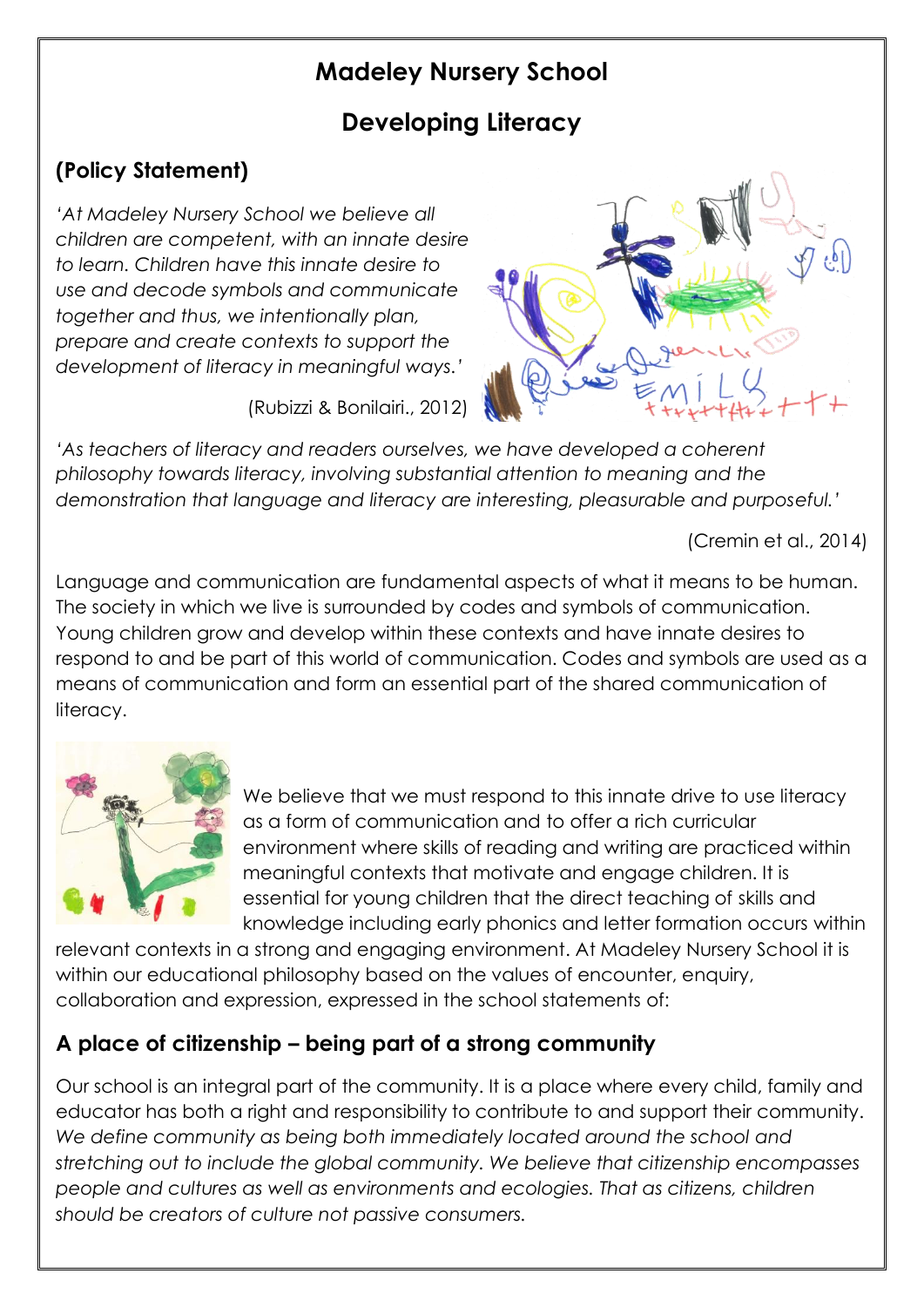## **The researching School – working together to question and improve**

Working together to question and improve, our school is a place where children, families and educators work together to improve the quality of learning and teaching experiences, therefore promoting high aspirations, levels of well-being, good dispositions and achievement for all. *We believe that a researching school relies on developing a 'listening pedagogy', where all protagonists collaborate and co-operate in reflective dialogue, respecting and encouraging different opinions and ideas, being open to change and innovation.*

# **A belief in the competent child – with an innate ability to learn from birth**

All children have an innate ability to learn from birth. We believe that every child has an incredible capacity to learn and develop through engagement with others and with the world. *This principle has inclusion and diversity at its heart and is made visible through the pedagogical approaches of the school. Where learning is seen as crossing the borders that separately define disciplines, curriculum and concepts.*

## **Partnership between children, families and school – learning in partnership**

We consider that a genuine, respectful and active partnership between children, their families and the school are central to successful learning. *This principle is interrelated and underpins the other school principles and reflects our relational and community ethos. Partnership involves parents, families and staff working together to benefit children in relationships where each recognises, respects and values what the other does and says. Partnership involves responsibility on both sides.*

Literacy is designated as a "specific area" of learning as part of the statutory curriculum provision for the Early Years Foundation Stage (2021) and we support the view that literacy skills and knowledge are essential in enabling children to participate successfully in society.

Working in partnership with parents, we hope to set children on a journey of literacy development as they explore many of the concepts, ideas and theories through everyday meaningful experiences. We aspire for this to support a life-long interest in literacy which will play a key role in their daily life, further education and employment.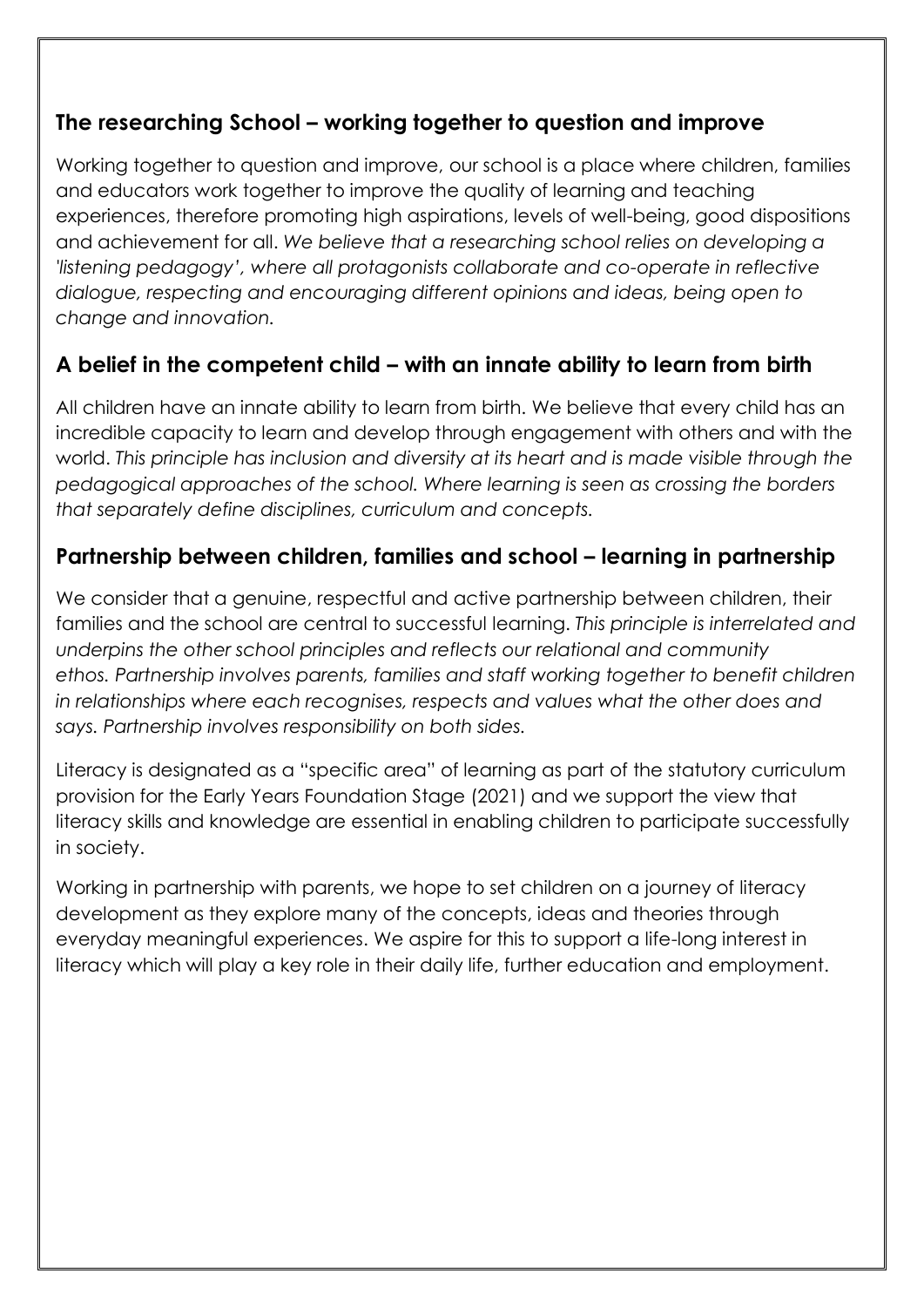# **CURRICULUM CONTEXT:**

During the first stages in this process we aim, through planned activities and spontaneous play, to stimulate children's interest in literacy and build their knowledge so that they are prepared for the fresh challenges and opportunities found in their next level of education.



Spoken language is the first and most important resource that young readers and writers have. Children need to have a wide experience of stories, poetry and non-fiction material, grounding and enriching their knowledge of written language and how this works as a means of communication.

We acknowledge that all children come to school with a range of experience of literacy, including digital and media text, much of it framed by popular culture.

We believe that strong two-way links with home really supports all literacy learning; reading is particularly sensitive to parental support and role modelling.

The 'basics' of literacy learning involve an awareness of what it is to be literate, and a familiarity with the language of books, as well as knowledge of the alphabet and the sound/symbol relations of the orthographic code.

Our approach to reading and writing is to balance and integrate technical concerns, e.g. the systematic teaching of early phonics, with attention also, to the making of meanings that are interesting to the child. This approach leads to more successful outcomes than those that focus on technical methods alone.

Whilst teaching in groups, we tailor our teaching to the needs of individual children, drawing on our understanding of the children's backgrounds and experiences, as well as close monitoring of their progress.

## **READING:**

Children engage in early reading in contexts that are warm and enthusiastic about books and in other situations that for them, have meaning and purpose. We believe that the development of reading occurs when children are immersed in rich language and surrounded by a range of high quality, engaging texts, routines, intentional, designed activities and proposals, and arising opportunities that are relevant, meaningful, and motivating for children.

We share books with traditional stories and other well-loved picture books throughout the year. These are revisited in different print formats, through puppets, shadows, small world, art, music, and drama.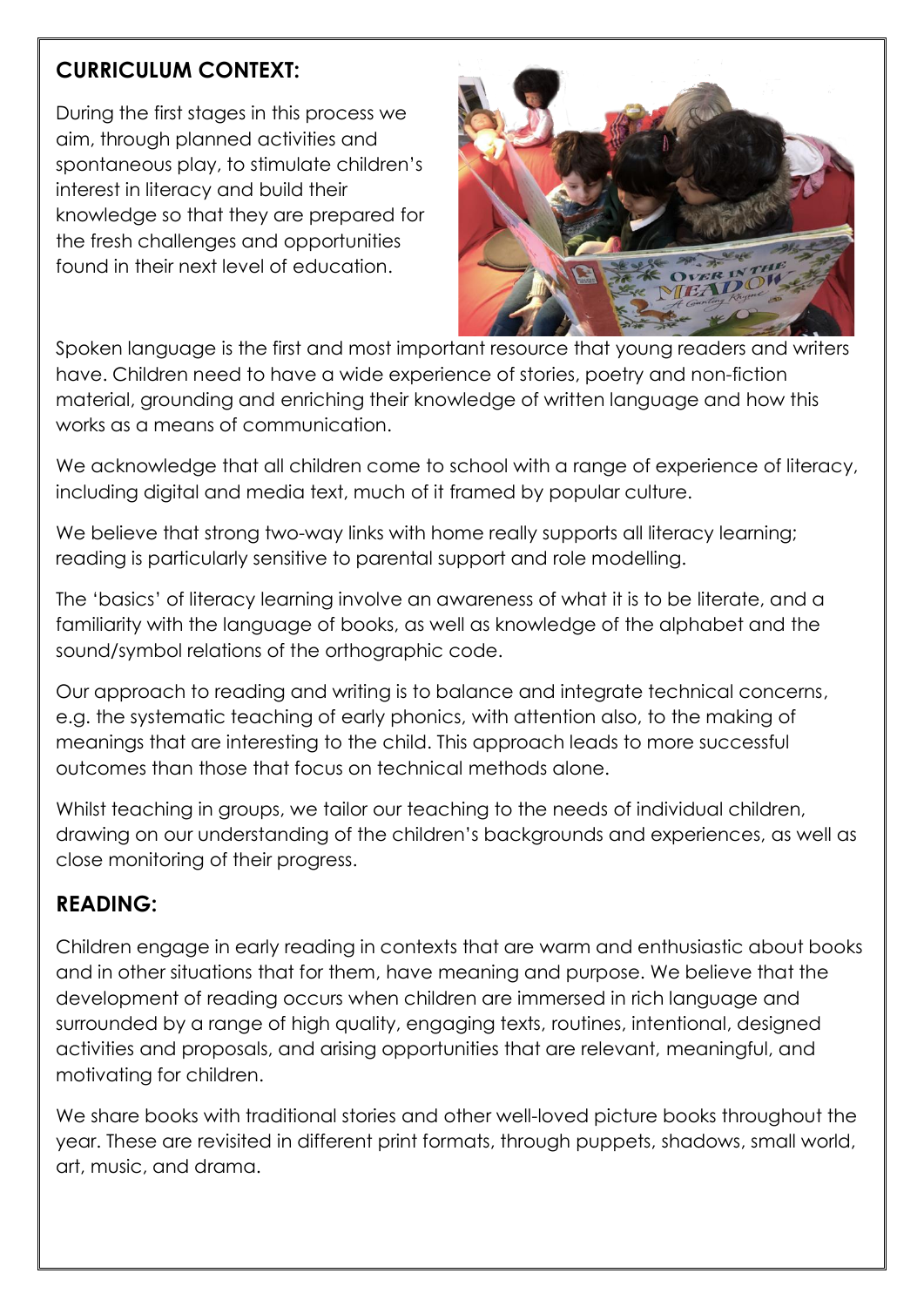See the appended list of core traditional stories and picture books that we use each year and which are supplemented with other texts based on our evolving explorations and learning.

Positive reading dispositions and behaviours are promoted through our curriculum approach (see role of the educator and environment).

We teach phonetic skills and knowledge consistently and systematically however it is essential that this occurs in developmentally appropriate ways and at times that make sense to children, supporting their desire to explore, relate, understand, and connect. In this way it will be learning that is motivating and relevant to children.

Our chosen fully systematic, synthetic phonic scheme is Supersonic Phonic Friends (2021). This is a scheme validated by the DfE (2021). It begins with Firm Foundations in Phonics 1, offering playful daily repeated experience, exposure and enjoyment of General Sound Discrimination and Phonological Awareness. We support children's early auditory discrimination and early sound awareness through the planned group activities outlined in Firm Foundations in Phonics 1, detailed in the following seven aspects.

| Firm Foundations in Phonics 1 |                                     |                                                                                     |  |  |
|-------------------------------|-------------------------------------|-------------------------------------------------------------------------------------|--|--|
|                               | <b>General Sound Discrimination</b> | The Strands                                                                         |  |  |
| Aspect 1                      | <b>Environmental Sounds</b>         | • Tuning into sounds                                                                |  |  |
| Aspect 2                      | Instrumental Sounds                 | auditory)                                                                           |  |  |
| Aspect 3                      | <b>Body Percussion</b>              | discrimination)                                                                     |  |  |
| <b>Phonological Awareness</b> |                                     | • Listening and                                                                     |  |  |
| Aspect 4                      | Rhythm and Rhyme                    | remembering sounds                                                                  |  |  |
| Aspect 5                      | Alliteration                        | (auditory memory                                                                    |  |  |
| Aspect 6                      | Voice Sounds                        | and sequencing)                                                                     |  |  |
| Aspect 7                      | Oral Blending and Segmenting        | Talking about sounds<br>(developing<br>vocabulary and<br>language<br>comprehension) |  |  |

Additionally, we pave the way for reading and writing in contexts arising during children's enquiry, exploration, and play, making meaningful links to previous, direct teaching.

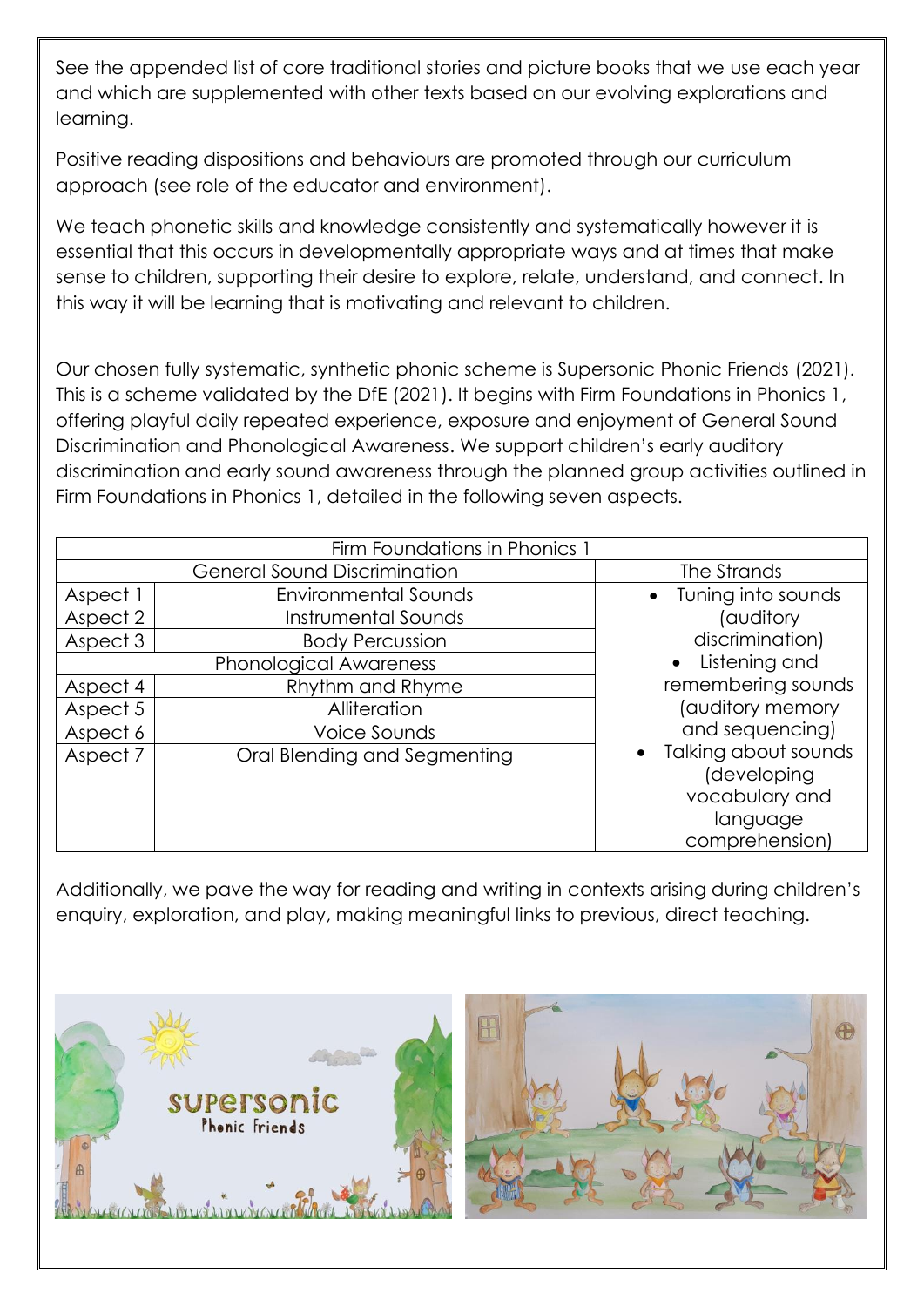When developmentally ready children are introduced to individual letter sounds (phonemes) and their representation (graphemes) in the order identified in The Basics 2 and 3 (2021). At the same time, we introduce some 'tricky' or none-decodable words. This progression is outlined in the following identified Groups.

| Securing The Basics 2<br><b>CVC</b> |               | Tricky Words |  |
|-------------------------------------|---------------|--------------|--|
| Group 1                             | satp          | N/A          |  |
| Group 2                             | inmd          | l is         |  |
| Group 3                             | $g \circ c k$ | the to       |  |
| Group 4                             | ckeur         | go no        |  |
| Group 5                             | hbfl          | has his as   |  |
| Group 6                             | II ff ss      | of into      |  |

"In order for children to be ready for The Basics 2 and 3, they would need to demonstrate that they were able to tune into, listen to and remember and talk about sounds. They would need to be skilled in Rhythm and Rhyme, Alliteration and Oral Blending and Segmenting before they start to look at the shapes of the letters on flashcards and begin their systematic, synthetic phonics journey. Phonological awareness continues from The Basics to The Higher Levels of Phonics and into Spelling Rules and Patterns.

(Taken from Supersonic Phonic Friends Phonic Progression Simple to the Complex)



## **WRITING:**

All children engage in early mark-making that for them has meaning and purpose. We believe that the development of writing occurs with a range of graphical representations in which one person communicates with another or defines ideas through symbolic marks. Children begin to develop their understanding of shared meaning and the difference between drawing and writing as they increase in accuracy and fluency with practice and sensitive teaching. Again, it is essential that this occurs in developmentally appropriate ways and at times that makes sense to children and supports their desire to explore, relate, understand, and connect.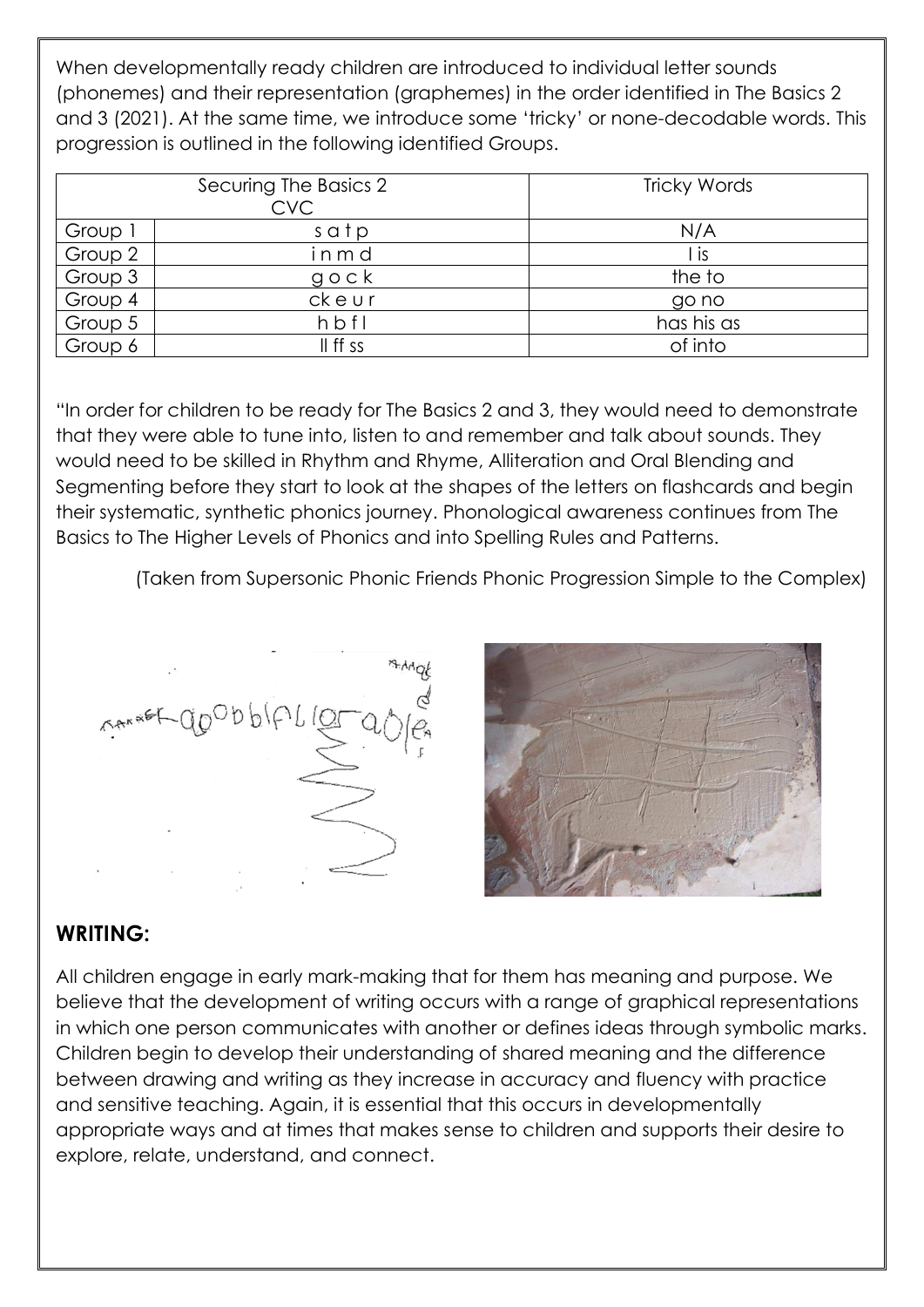

The awareness of what is developmentally appropriate varies between children and changes over time. The development of reading and writing also requires the development of communication and language, personal, social, emotional and physical skills.

Spoken language is the first and most important resource that young writers have. Children need to have a wide experience of rich conversation, of story, rhyme, the rhythm of language and time to play with and apply vocabulary. Knowledge of written language and particularly of how print works as a means of communication then follows. Young children can compose before they can transcribe. Initially children need the help and support of another person, usually an adult, to write conventionally. This gives the children space and opportunity to compose more freely and as transcription is modelled and the children gain the skills and independence to be able to transcribe, this support can be gradually withdrawn.

Progress and development will be multi-dimensional. Inexperienced writers will also need support with developing spelling skills – as a foundation for moving from the phonetic stage to gaining increasing control of standard spelling – and gaining better control of handwriting.

We focus on the development of both fine and gross motor physical competencies throughout nursery as this is essential to fluent handwriting later. Core strength, proximal stability in shoulders and pelvis and pincer grip are developed in all areas of nursery. A love of and purpose for writing is fostered through varied early mark-making opportunities.

 $BQUQ$ 

We use the Supersonic Phonic Friends (2021) rhymes for letter formation.

 $C, P \cup Q$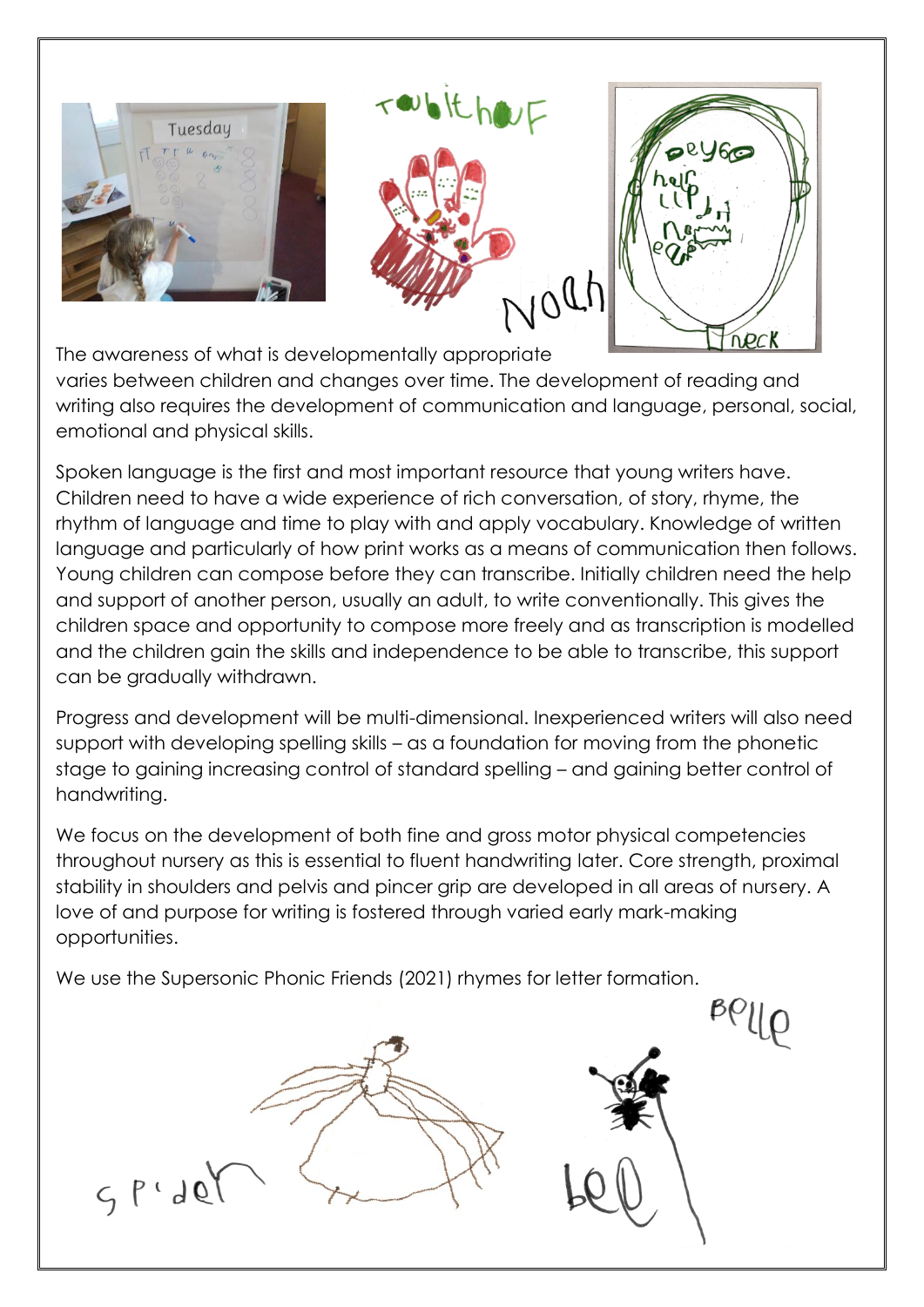#### **Values, dispositions, and attitudes**

Our approach to learning and teaching literacy will support the development of, and be supported by, the school's pedagogy that is based on these values:

| Prosocial behaviours        | Creativity and innovation |
|-----------------------------|---------------------------|
| Self-regulation             | Critical thinking         |
| Collaboration               | Confidence                |
| Resilience and perseverance | Effective communication   |

## **The role of the educator**

As children become more experienced writers, adults will need to use approaches which encourage children's independence as writers; developing awareness of audience and the needs of the reader. Children will increase their ability and stamina to manage extended texts. Adults should model and demonstrate how written language works as a means of communication.

The educator must always act as a role model for valuing and using literacy, speaking to children openly about why and how they read and write.

Educators must have good knowledge of literacy skills and their development including synthetic phonics, segmenting, blending, irregular words and steps into writing including letter formation.

The educator must make decisions based on observation, reflection and assessment about how and when to teach children knowledge and skills.

Educators must offer many opportunities within the environment and as part of the curriculum to learn, practice and use reading and writing; ensuring that these opportunities are motivating and engaging and support the children's desire to explore, relate, understand and connect.

Educators and in particular key-workers will work together with parents / carers to develop literacy at home and at school; together identifying effective ways to motivate children and supporting parents with accuracy in phonics and letter formation. Parents will be given resources and have the opportunity to attend information workshops, family learning courses and meetings with their child's keyworker as well as daily encounters and exchanges when children are brought to and collected from nursery.

# BMOPMUOMLform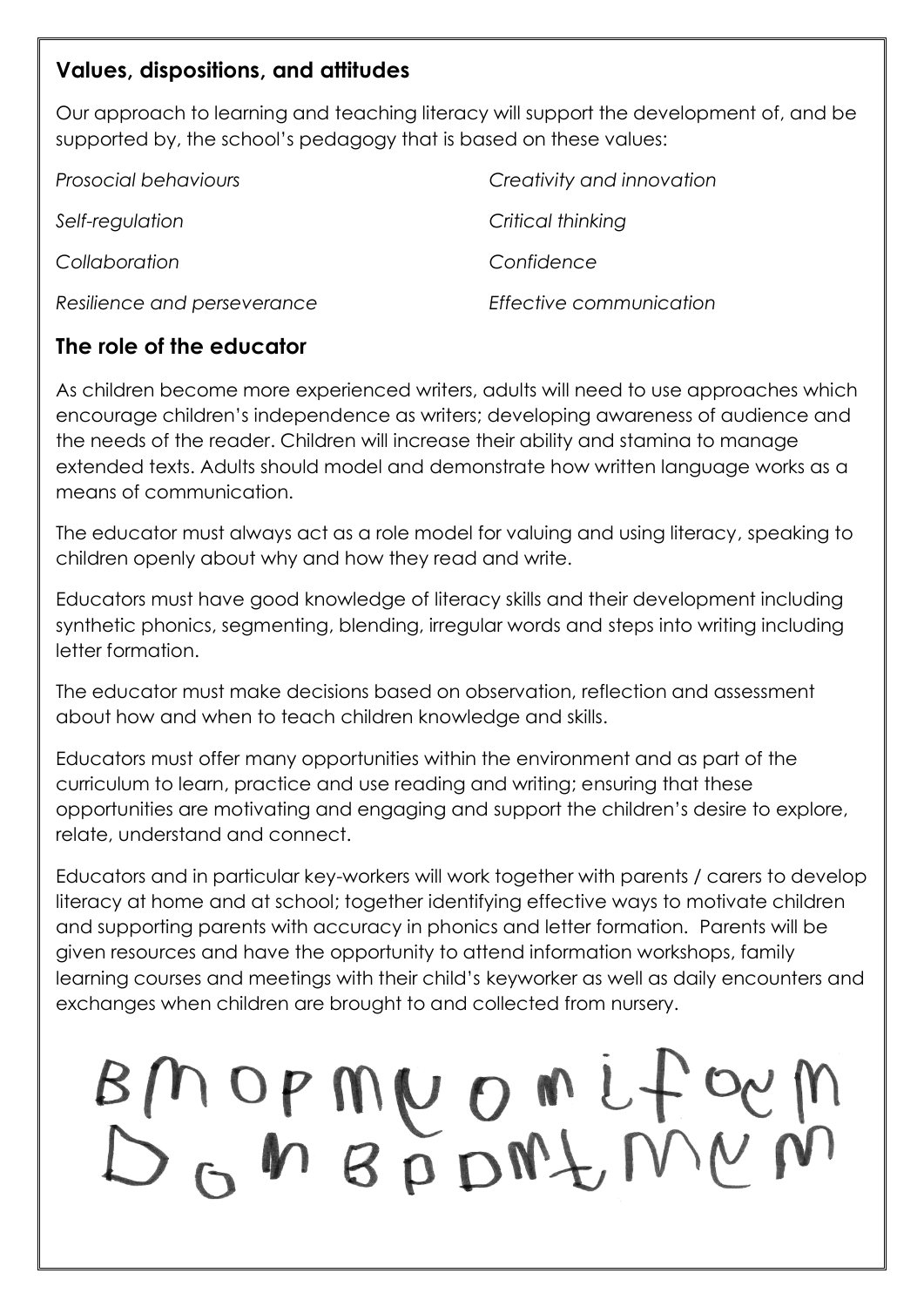#### **The learning environment:**

Children need to explore different ways and means of composing and publishing writing, including digital and multi-modal texts, related to purpose and audience.

Materials and Resources

Some materials and resources must be prepared in response to children's emerging interests and enquiries. Other materials and resources are available to be used at any time including:

- Lending library of fiction and nonfiction books
- Phonetically decodable books
- Grapheme cards
- Key word cards
- Simple games
- Cd / DVD's
- Online links
- Posters
- Writing materials including triangular shaft pencils and pens.
- Digital resources

We understand that a few children may well achieve the Literacy Early Learning Goals during their time in Nursery and familiarity with the National Curriculum informs our plan for their future learning

Transition from home into the nursery, from stage-to-stage within the Nursery, and then on to Primary school is carefully managed, with free exchange of information (including children's literacy development) at all transition points, to ensure that children's learning is as seamless as possible.

This policy statement covers the provision of Literacy teaching within all areas of Madeley Nursery School, to support our commitment to inclusion, equalities, and diversity. We engage families and communities to ensure our materials, resources and planned activities are accessible and respectful.

We encourage children to take appropriate risks in their learning; however adults are vigilant and ready to intervene to ensure children's safety. Health and Safety policies and risk assessments support us in maintaining a safe learning environment for our children.

*Rubizzi L. and Bonilauri S. 2012 History, Ideas and Basic principles: An Interview with Loris Malaguzzi in Edwards,C. Ganini,L. and Formaan. G. (Eds) 2012. The Hundred Languages of Children 3rd Edition. Oxford PRAEGER*

*CLPE: Centre for Literacy in Primary Education Reading and Writing Scales ©The Centre for Literacy in Primary Education 2015-16*

*[www.supersonicphonicfriends.co.uk](http://www.supersonicphonicfriends.co.uk/)*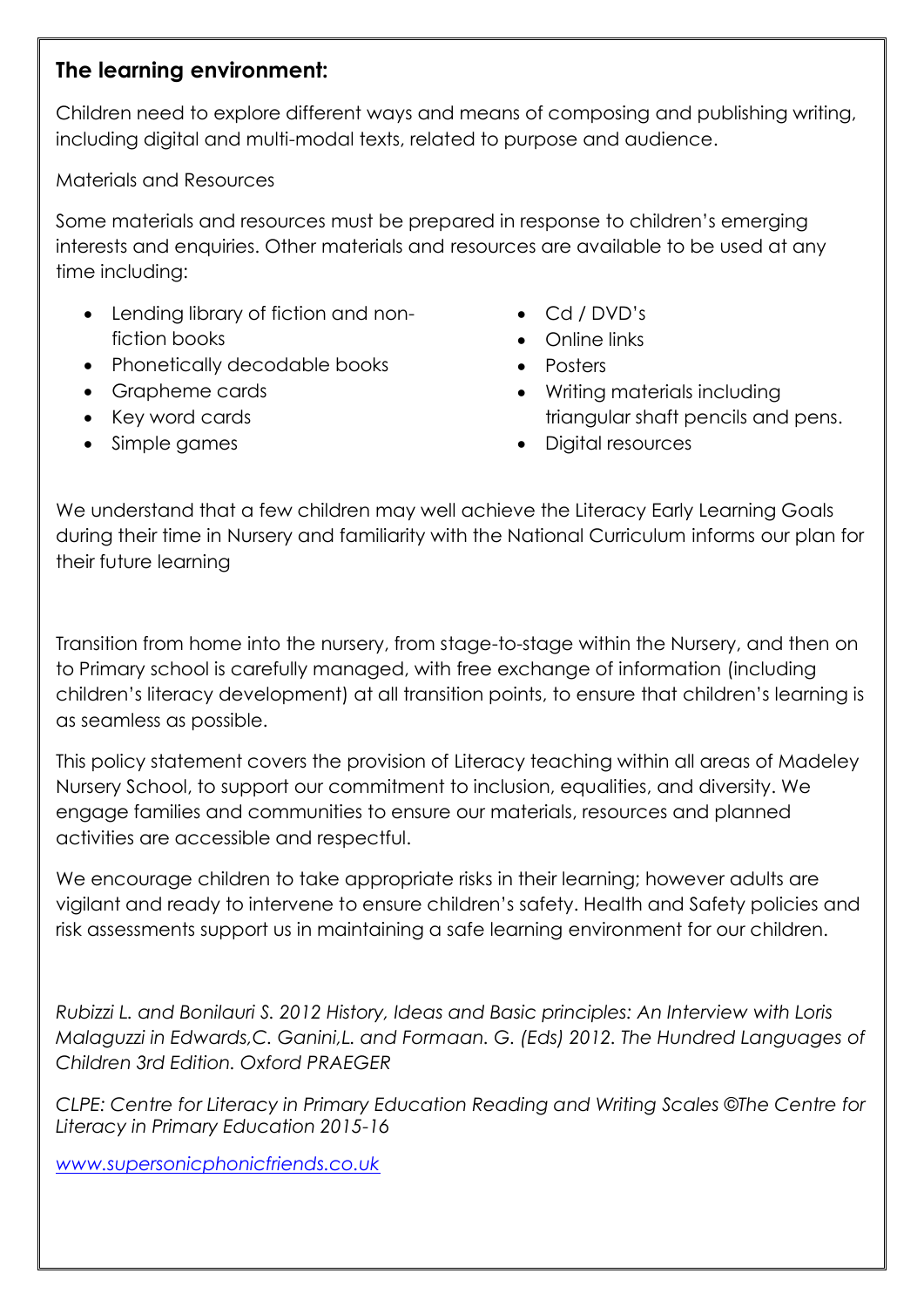| Status              | DRAFT / FINAL                      |  |
|---------------------|------------------------------------|--|
| Agreed at:          | <b>Curriculum Committee</b>        |  |
| Effective from:     | May 2022                           |  |
| To be reviewed by:  | <b>Curriculum Committee</b>        |  |
| Responsible person: | Louise Lowings and Victoria Waring |  |